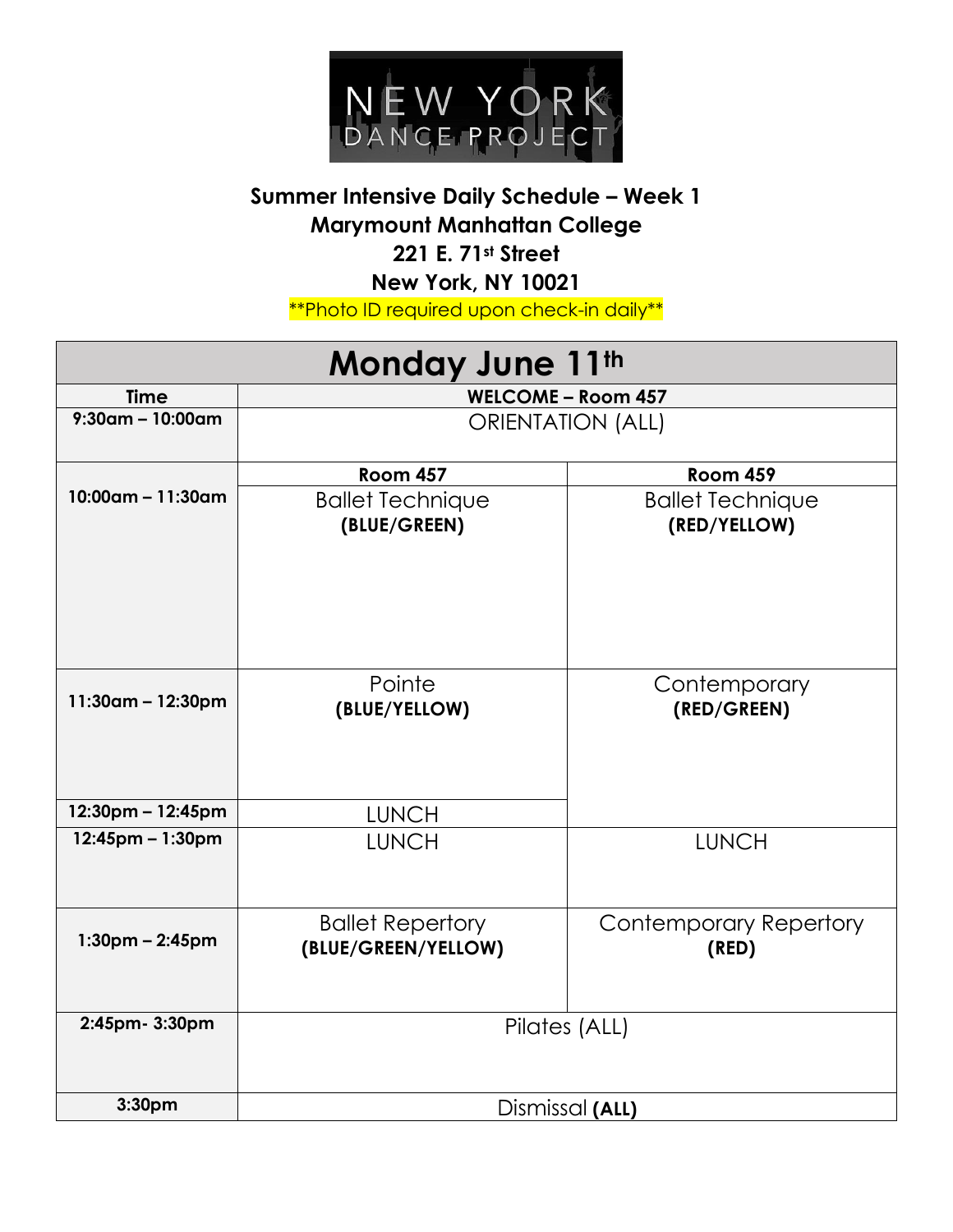| <b>Tuesday June 12th</b> |                                                |                                        |
|--------------------------|------------------------------------------------|----------------------------------------|
| <b>Time</b>              |                                                | Room 457 & Room 459                    |
| $9:30$ am – 10:00am      | (Studio Open for Stretching)                   |                                        |
|                          | <b>Room 457</b>                                | <b>Room 459</b>                        |
| $10:00$ am - 11:30am     | <b>Ballet Technique</b><br>(BLUE/YELLOW)       | Modern<br>(RED/GREEN)                  |
| $11:30$ am – 12:30pm     | Pointe<br>(BLUE/YELLOW)                        | <b>Ballet Technique</b><br>(RED/GREEN) |
| 12:30pm - 12:45pm        | <b>LUNCH</b>                                   |                                        |
| $12:45$ pm – 1:15pm      | <b>LUNCH</b>                                   | <b>LUNCH</b>                           |
| $1:15$ pm – 2:30pm       | <b>Ballet Repertory</b><br>(BLUE/GREEN/YELLOW) | <b>Contemporary Repertory</b><br>(RED) |
| 2:30pm- 3:30pm           | Contemporary Improvisation (ALL)               |                                        |
| 3:30pm                   | Dismissal (ALL)                                |                                        |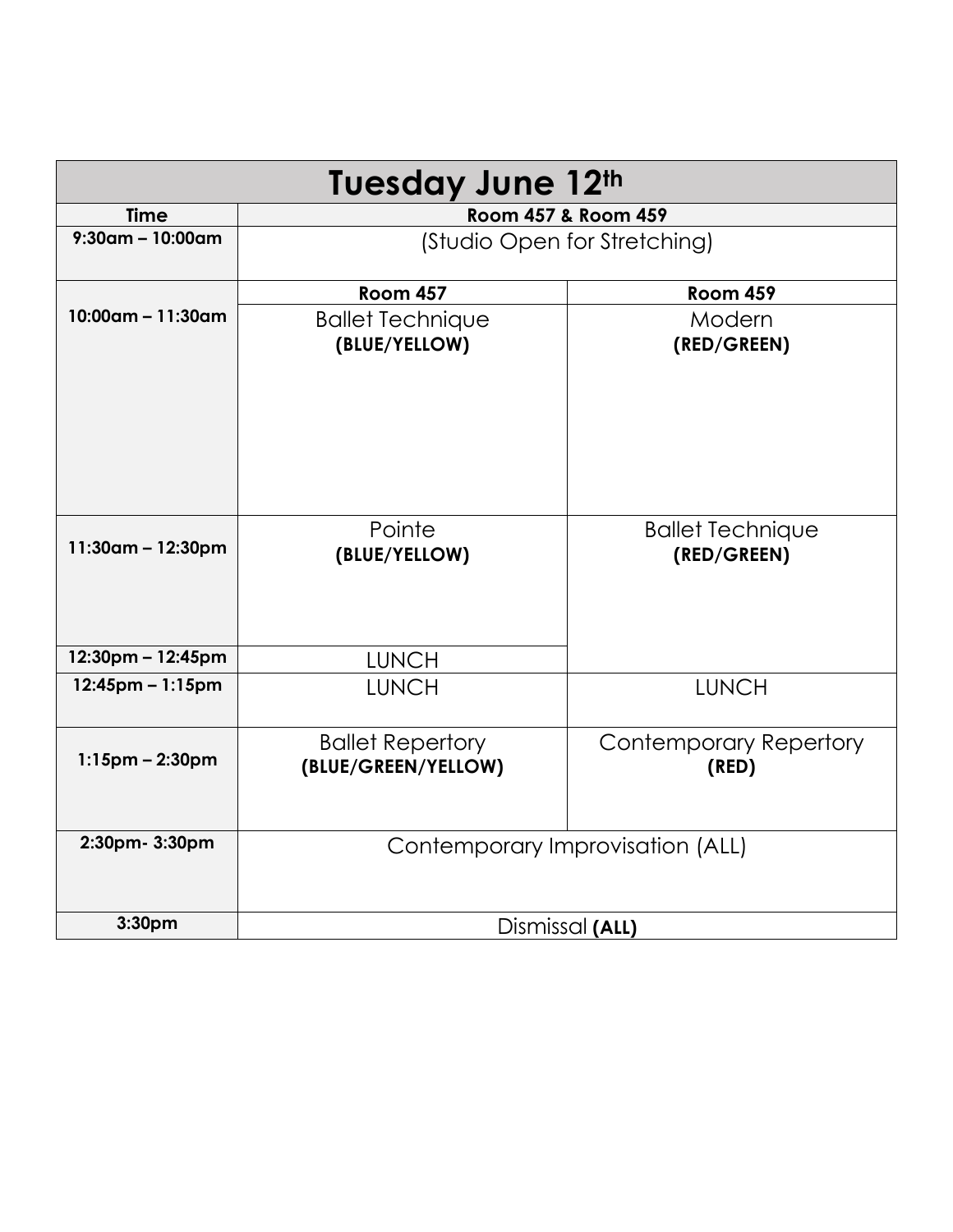| <b>Wednesday June 13th</b> |                                         |                                              |
|----------------------------|-----------------------------------------|----------------------------------------------|
| <b>Time</b>                | Room 457 & Room 459                     |                                              |
| $9:30$ am - 10:00am        | (Studio Open for Stretching)            |                                              |
|                            | <b>Room 457</b>                         | <b>Room 459</b>                              |
| $10:00$ am – 11:30am       | <b>Ballet Technique</b><br>(BLUE/GREEN) | <b>Ballet Technique</b><br>(RED/YELLOW)      |
| $11:30$ am - 12:30pm       | Pointe<br>(BLUE/YELLOW)                 | <b>Contemporary Repertory</b><br>(RED/GREEN) |
| 12:30pm - 12:45pm          | <b>LUNCH</b>                            |                                              |
| $12:45$ pm – 1:30pm        | <b>LUNCH</b>                            | <b>LUNCH</b>                                 |
| $1:30$ pm – 2:30pm         | Dance History (ALL)<br><b>Room 457</b>  |                                              |
| 2:30pm- 3:30pm             | Gyrotonic (ALL)<br>Room 457             |                                              |
| 3:30pm                     | Dismissal (ALL)                         |                                              |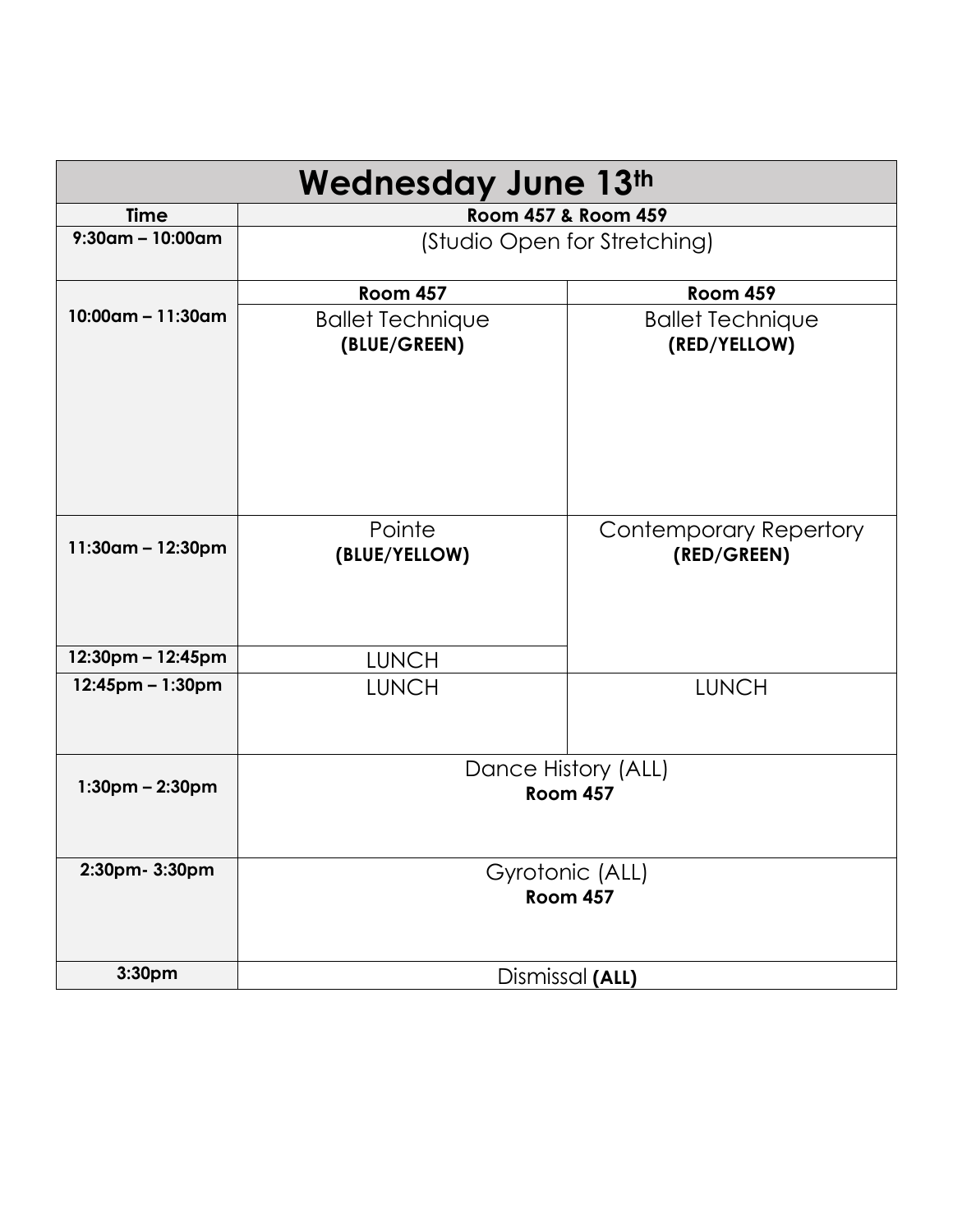| <b>Thursday June 14th</b> |                                                     |                                        |  |
|---------------------------|-----------------------------------------------------|----------------------------------------|--|
| <b>Time</b>               |                                                     | Room 457 & Room 459                    |  |
| $9:30$ am – 10:00am       |                                                     | (Studio Open for Stretching)           |  |
|                           | <b>Room 457</b>                                     | <b>Room 459</b>                        |  |
| $10:00$ am – 11:30am      | <b>Ballet Technique</b><br>(BLUE/YELLOW)            | Modern<br>(RED/GREEN)                  |  |
| 11:30am - 12:30pm         | Pointe<br>(BLUE/YELLOW)                             | <b>Ballet Technique</b><br>(RED/GREEN) |  |
| 12:30pm - 12:45pm         | <b>LUNCH</b>                                        |                                        |  |
| $12:45$ pm - 1:15pm       | <b>LUNCH</b>                                        | <b>LUNCH</b>                           |  |
| $1:15$ pm – 2:30pm        | <b>Ballet Repertory</b><br>(BLUE/GREEN/YELLOW)      | <b>Contemporary Repertory</b><br>(RED) |  |
| 2:30pm- 3:30pm            | Contemporary Improvisation (ALL)<br><b>Room 457</b> |                                        |  |
| 3:30pm                    | Dismissal (ALL)                                     |                                        |  |